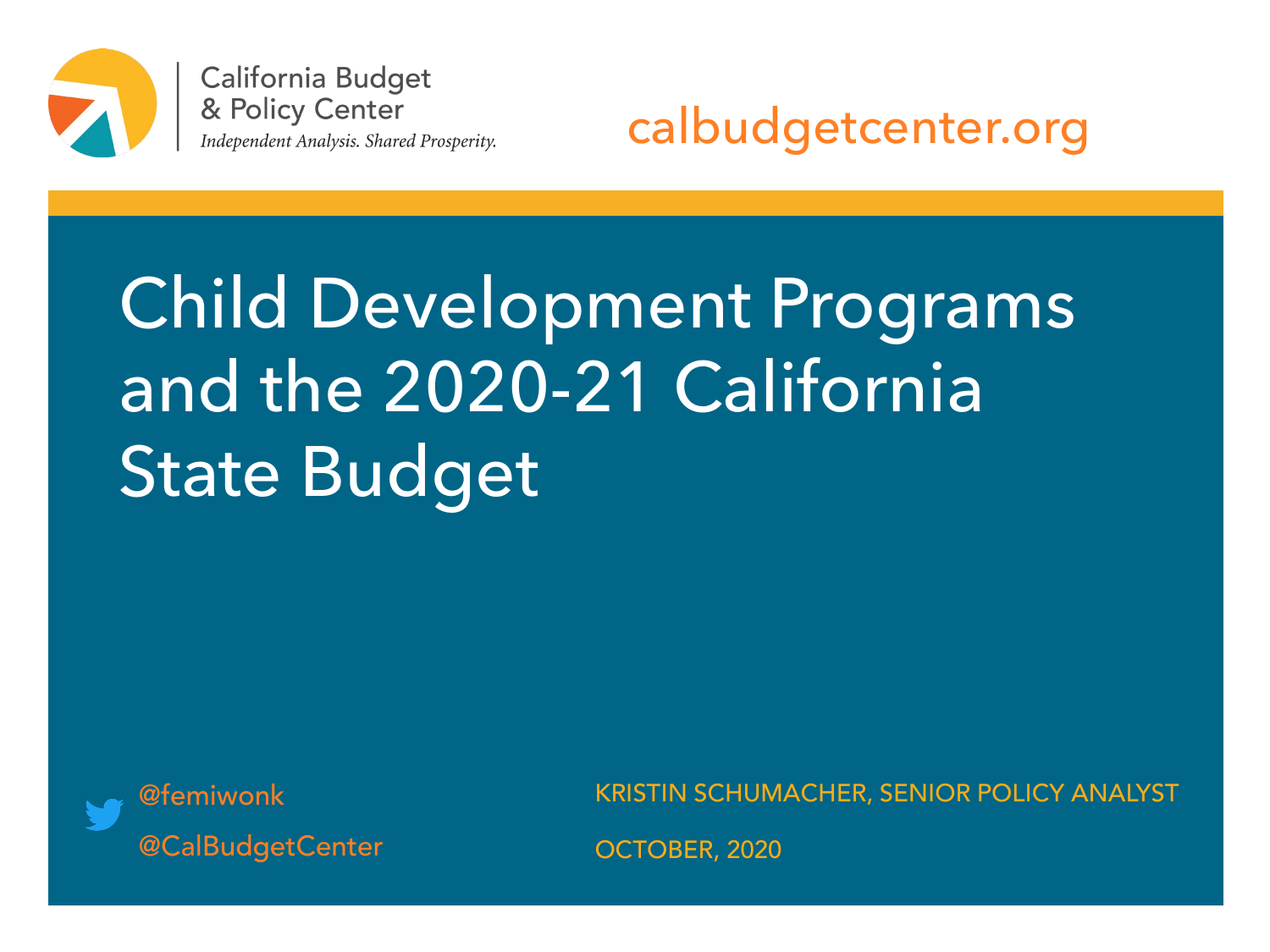## **The health and economic effects of the COVID-19 crisis are severe.**

Changes to jobs, schools, and child care settings have been particularly disruptive for children, families, and the child care providers who are essential to California's economy and communities.

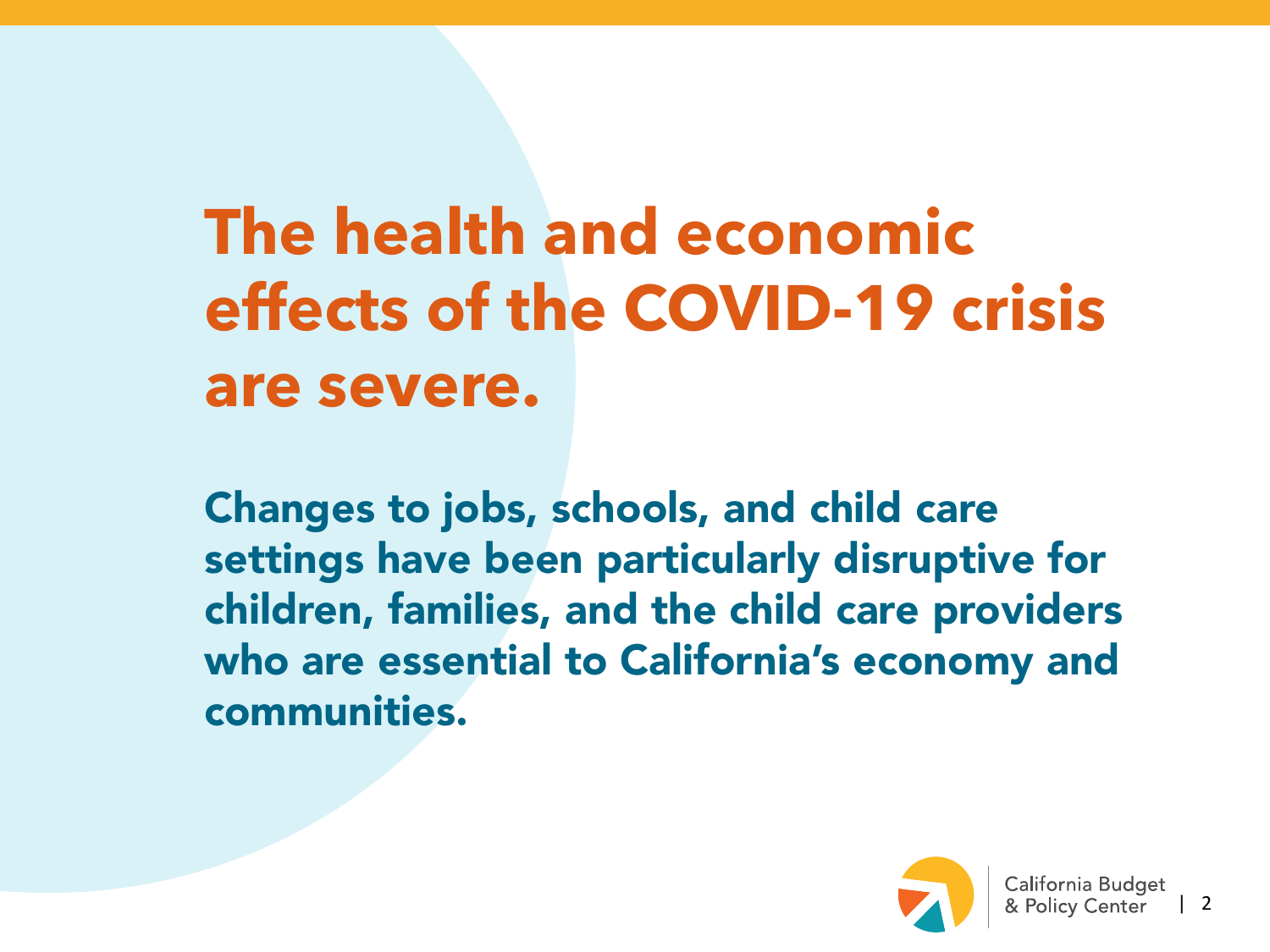### Federal Policymakers Responded to the COVID-19 Pandemic With Fiscal Relief in Spring 2020

- The Coronavirus Preparedness and Response Supplemental Appropriations Act included \$8.3 billion for federal, state, and local public health response efforts and loans for affected small businesses in March 2020.
- The Families First Coronavirus Response Act provided nearly \$200 billion for paid family leave, food assistance, and other items in March 2020.
- The Coronavirus Aid, Relief, and Economic Security Act (CARES Act) provided the largest amount of fiscal relief to date – approximately \$2 trillion – in April 2020.

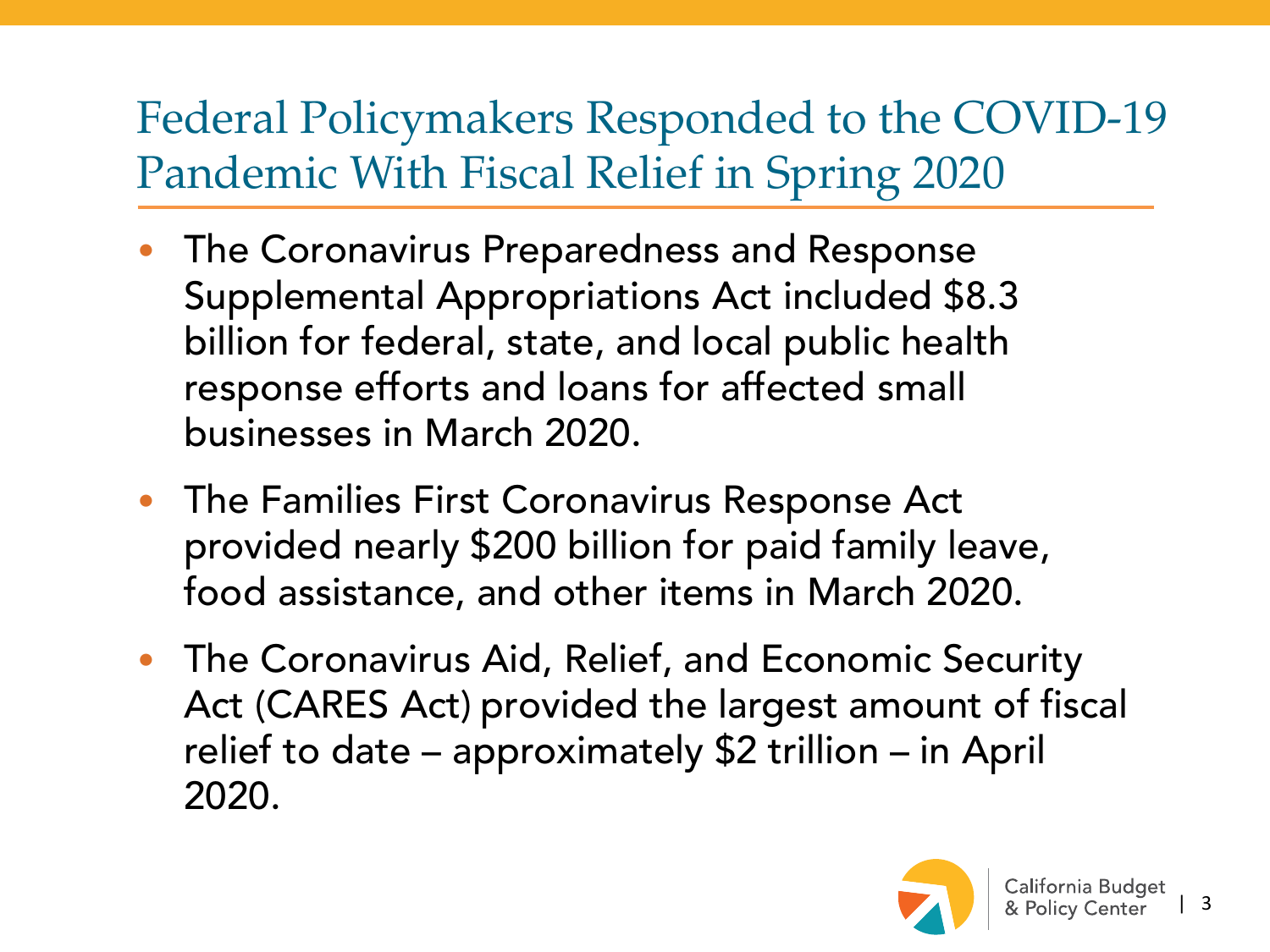## Early Care and Education Received Funding to Assist Providers, Workers, and Families

- \$3.5 billion in funding through the Child Care and Development Block Grant for child care for essential workers and/or to maintain child care programs, of which \$350 million was provided to California.
- \$750 million for the Head Start program to cover additional costs related to COVID-19 and to operate supplemental summer programs, of which \$78 million was provided to California.

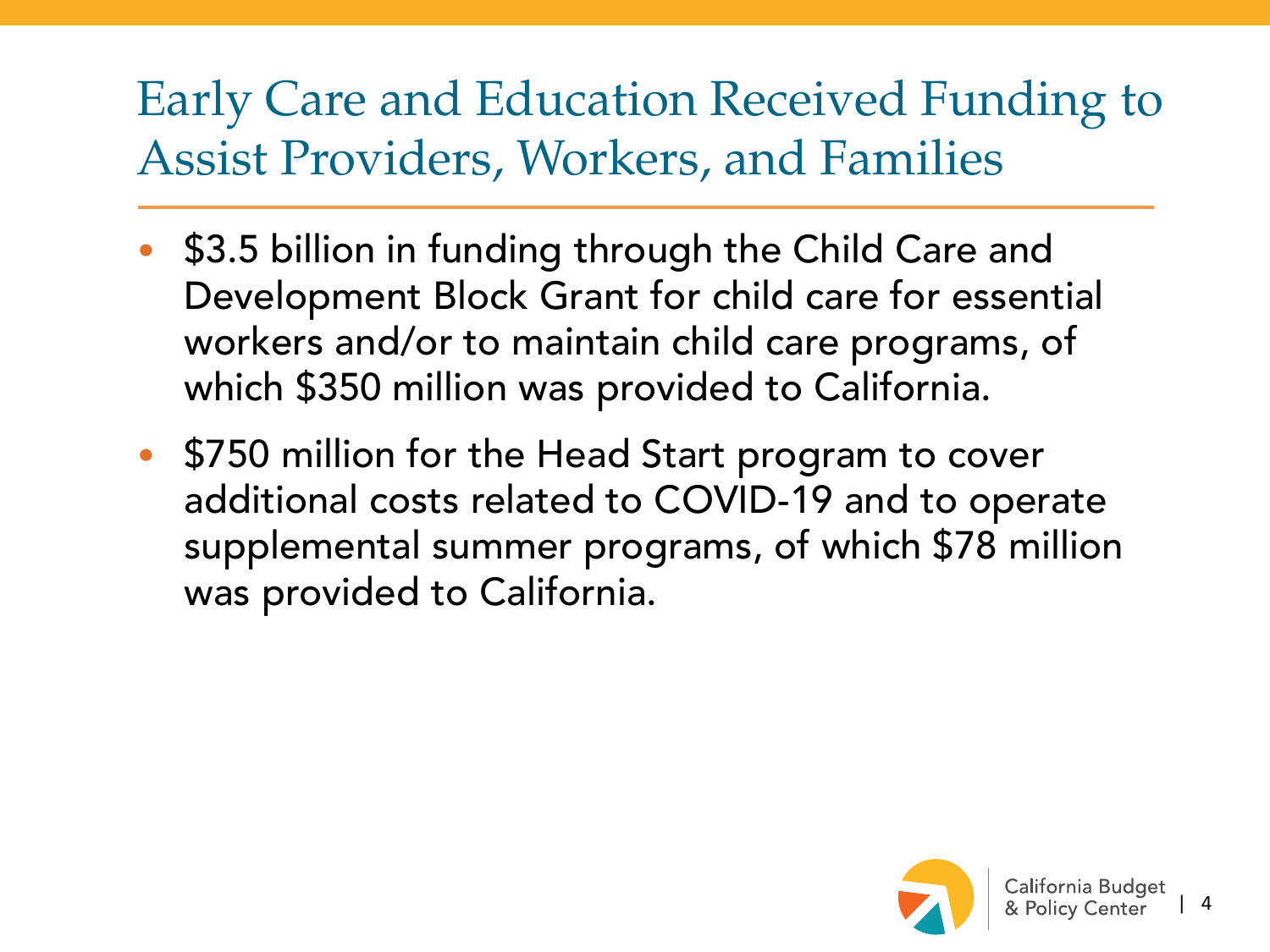#### Federal Dollars for Subsidized Child Care Increased by More Than 60% in California With One-Time CARES Act Funding

California Child Care and Development Block Grant Funding for Federal Fiscal Year (FFY) 2020



CARES Act Appropriation

Note: The Coronavirus Aid, Relief, and Economic Security (CARES) Act was signed into law on March 27, 2020. Source: Congressional Research Service

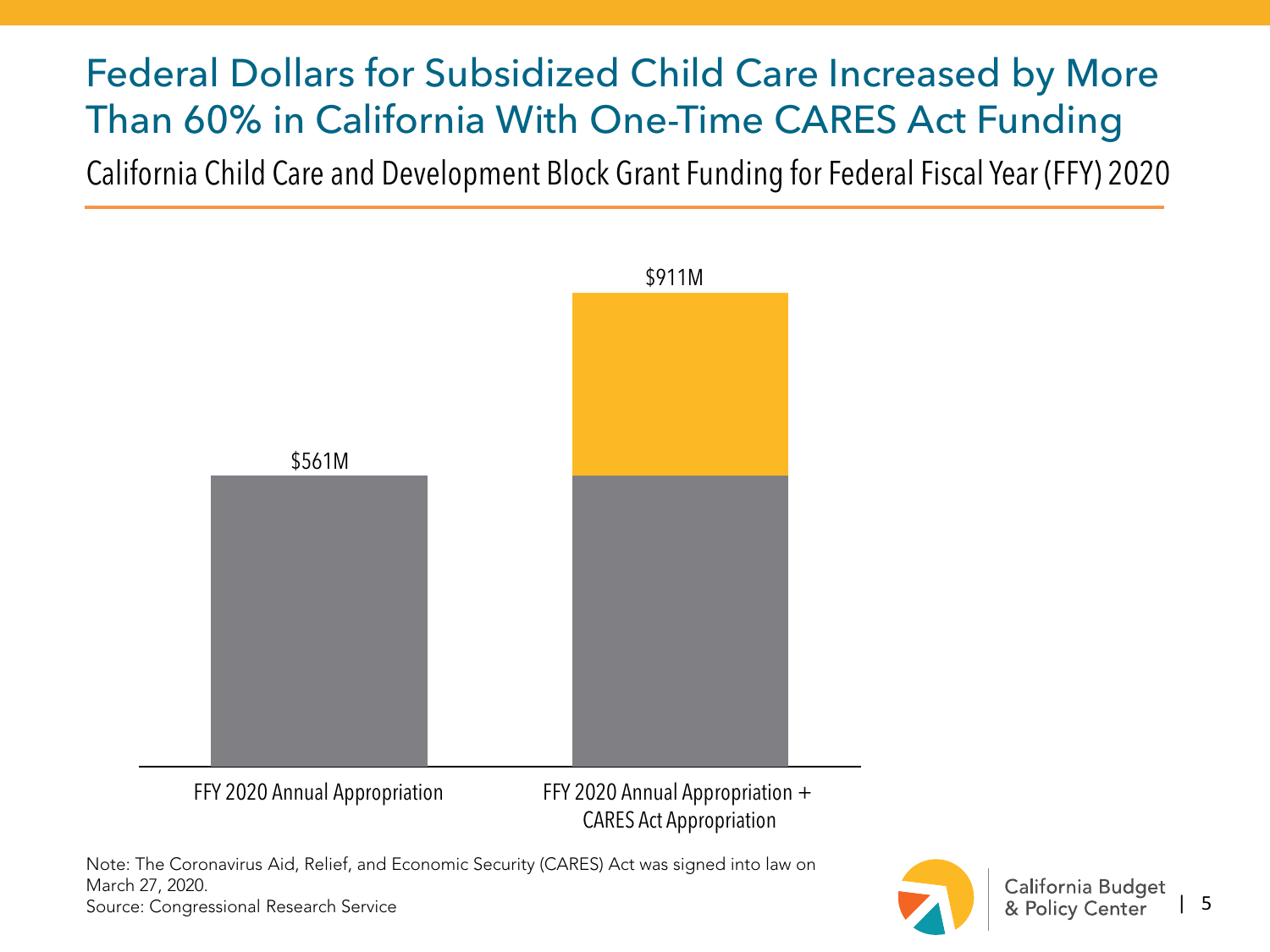In Spring 2020, Governor Newsom Also Took Action to Support the Subsidized Child Care System

Using funds from Senate Bill 89 – emergency legislation enacted in March to fund COVID-19 response efforts – the Governor allocated:

- \$50 million for 20,0000 limited-term subsidized child care spaces – prioritizing essential workers who earn lower wages and certain at-risk populations;
- \$50 million for child care providers for personal protective equipment, cleaning, and sanitization costs – for providers offering subsidized care and those who do not; and
- \$52.3 million for continued payments to support child care providers and families.

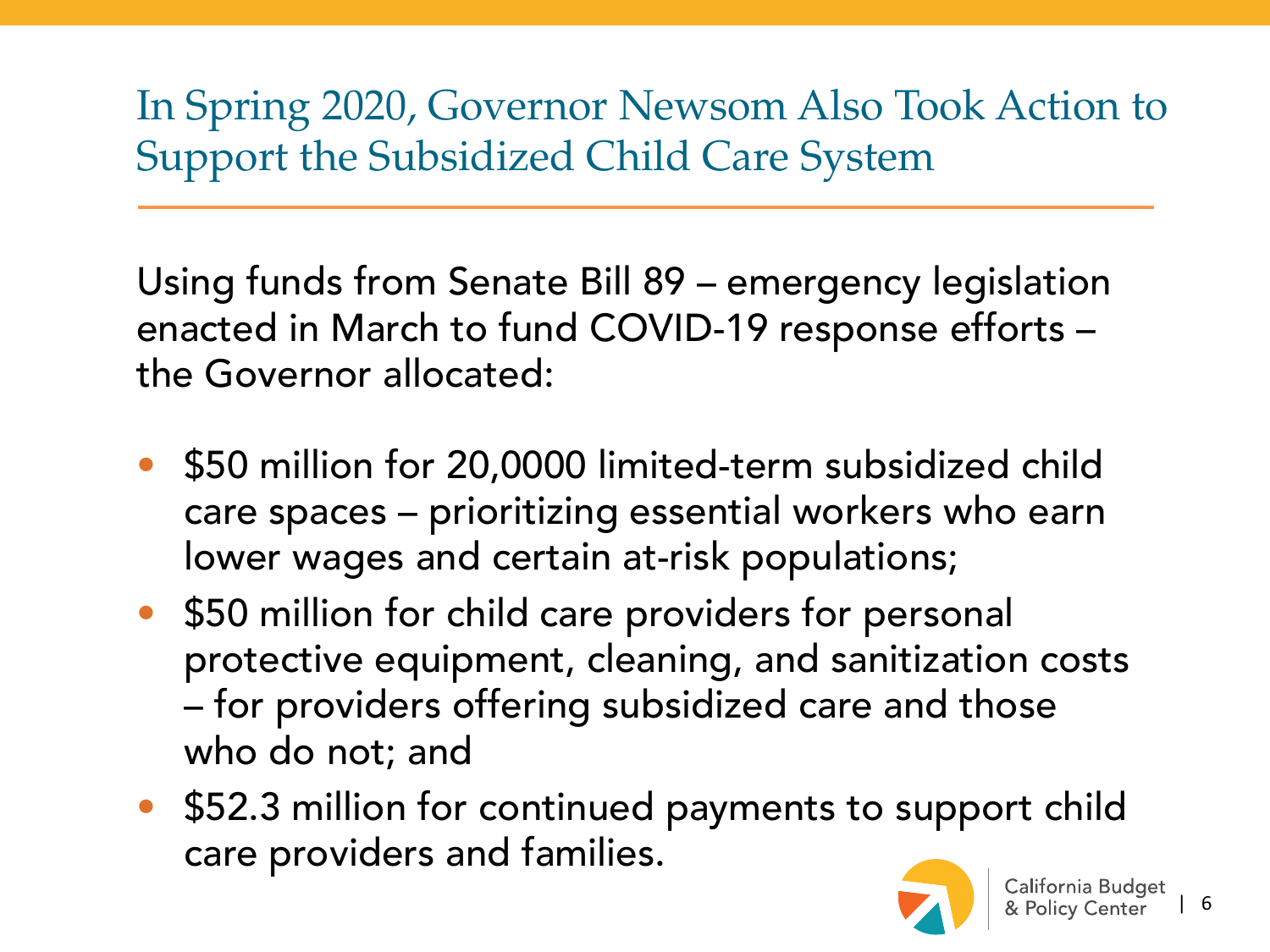**State policymakers faced a \$54 billion shortfall while crafting the 2020-21 budget plan, even with federal fiscal relief.**

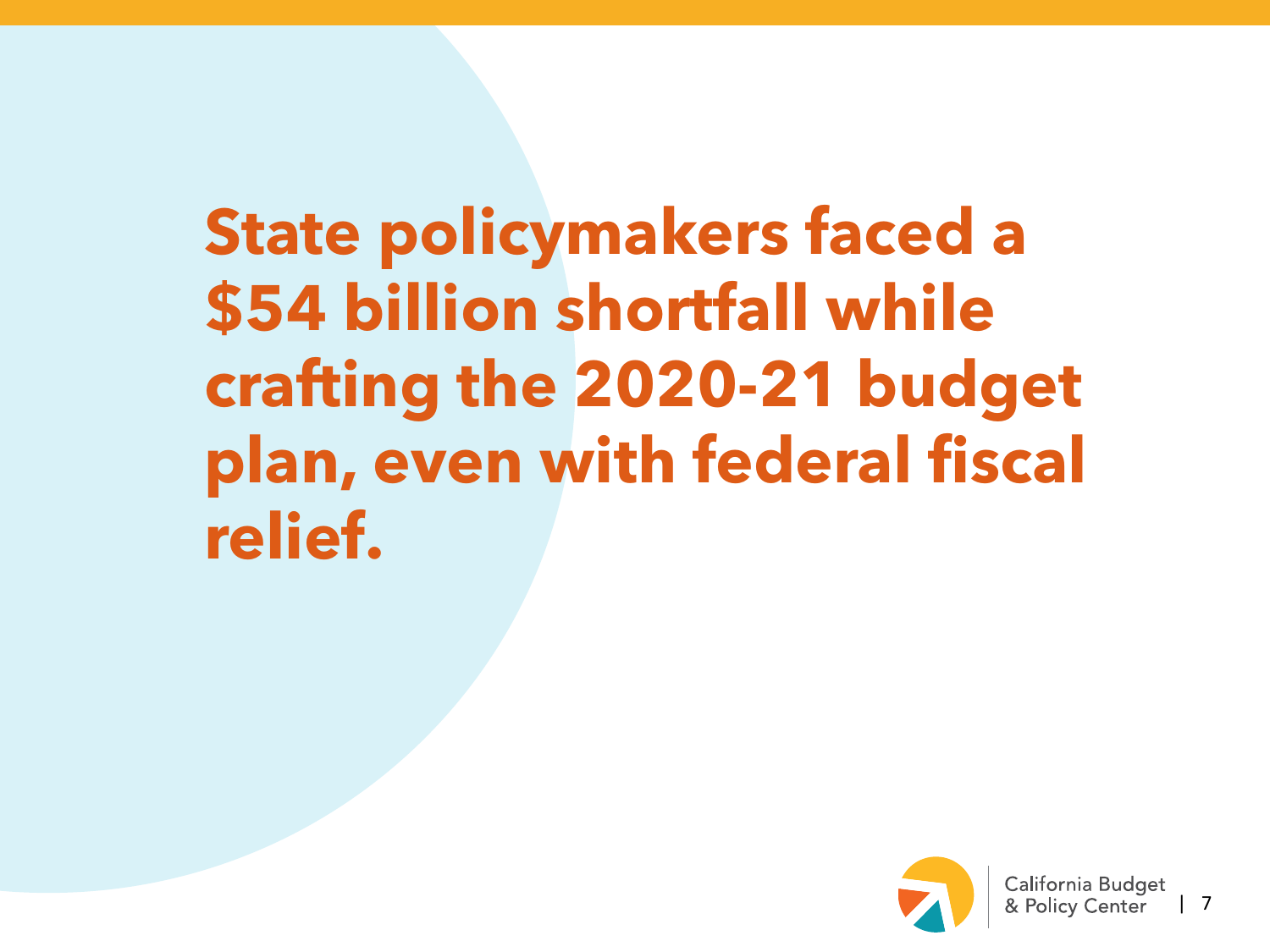#### State Policymakers Negotiated a Multi-Pronged Strategy to Close the State Budget Shortfall

The 2020-21 budget agreement uses state reserves, funding made available through federal relief provided earlier in the year, and other budgetary maneuvers to balance the state's 2020-21 General Fund budget, including:

- Drawing down reserves;
- Internal borrowing, transfers, and deferrals;
- Creating additional temporary revenues;
- Using available federal funds; and
- Canceling or reducing spending.

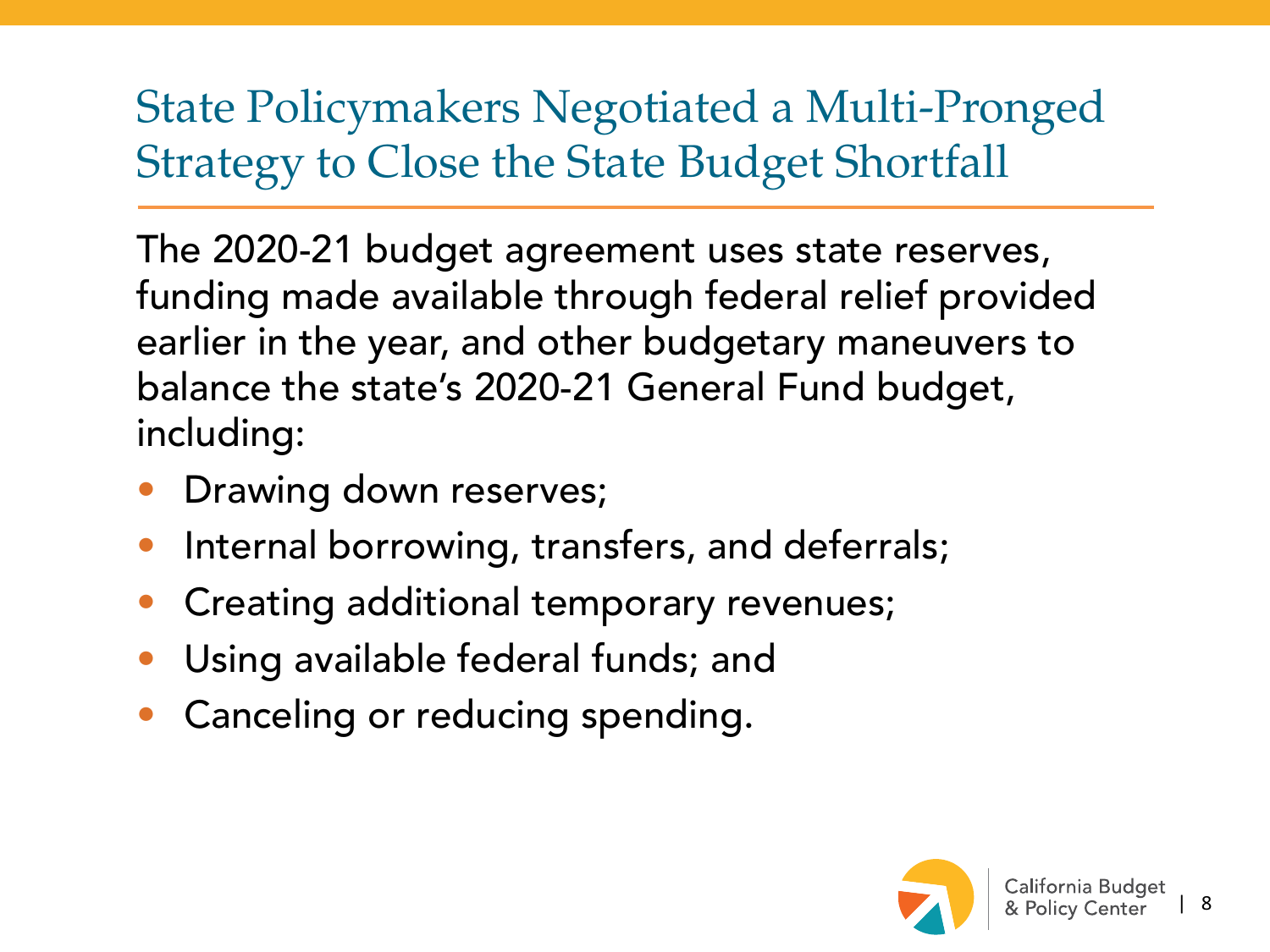## The 2020-21 Budget Agreement Avoided Deep Across-the-Board Cuts to Subsidized Care

- Maintains support for subsidized child care providers.
- Allocates new federal funding to subsidized spaces in the Alternative Payment program, making permanent temporary slots for essential workers' families.
- Cuts funding for some programs and services:
	- "Sweeps" unspent grant funding for early care and education facilities and workforce development (\$245 million); and
	- Decreases funding for the California State Preschool Program.
- Shifts administration of child care programs to the Department of Social Services, effective 7/1/21.

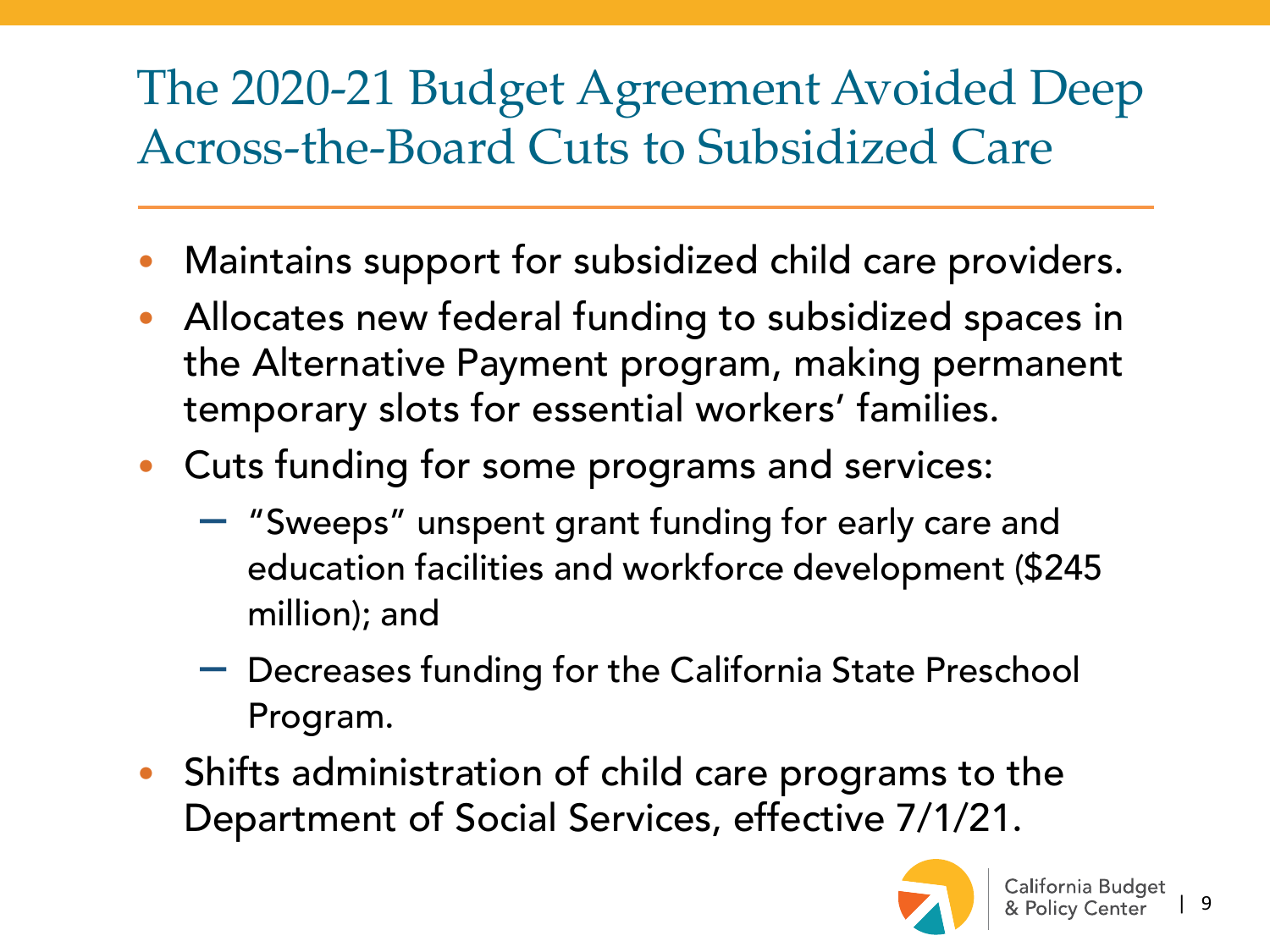### Use of COVID-19 Federal Funds in California

State policymakers allocated the \$350 million in additional federal funds for subsidized care in the 2020-21 budget agreement:

- \$144.3 million for state costs in responding to the pandemic
- \$125 million for providers who accept vouchers
	- \$62.5 to pay providers at the maximum reimbursement
	- \$62.5 million for one-time stipends
- \$73 million to extend limited-term vouchers

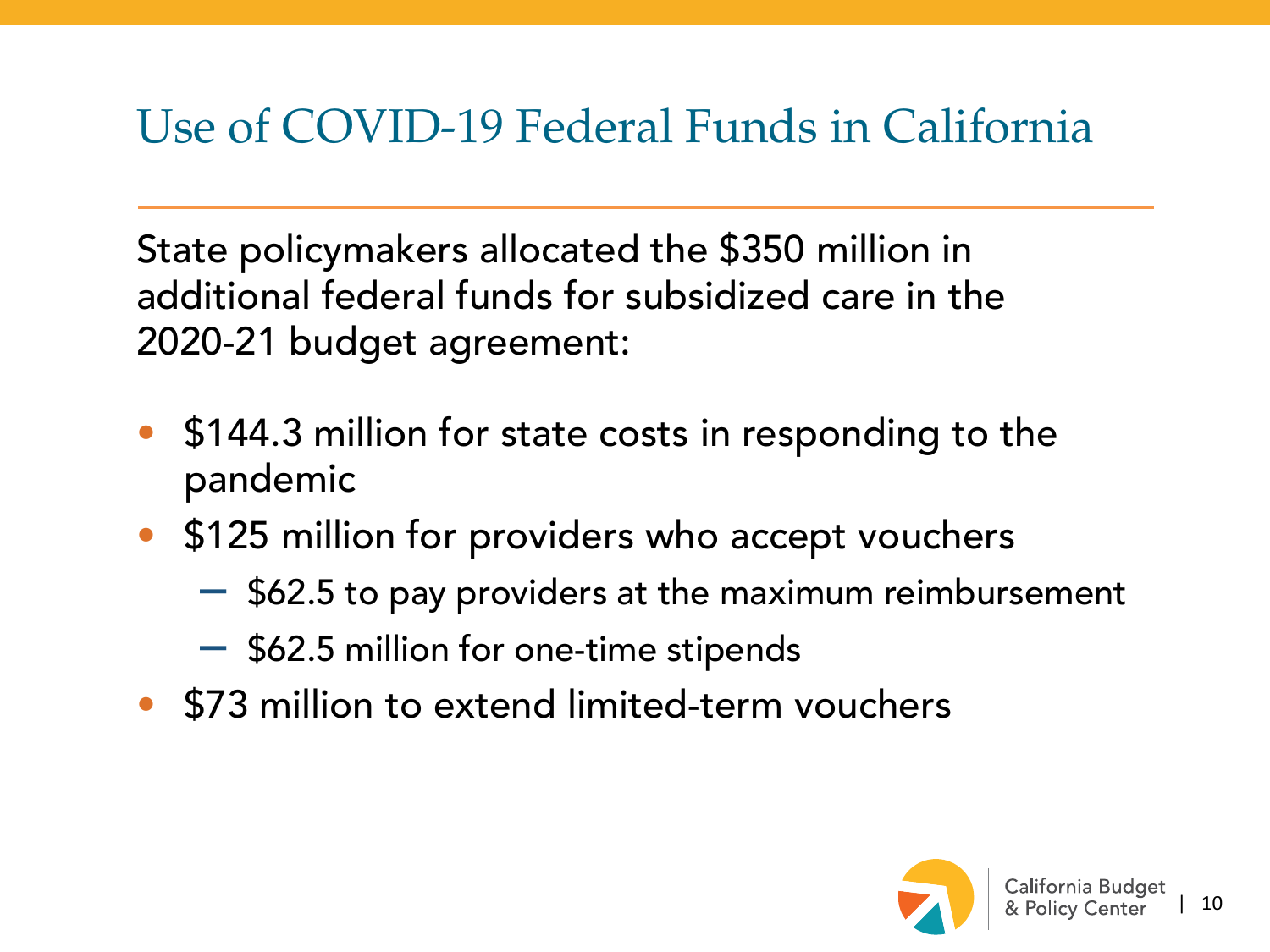#### Total Funding for Subsidized Child Care and Preschool in California (Billions), Inflation-Adjusted



Note: Figures reflect the enacted budget each year except for 2008-09, which reflects the revised budget as of February 2009. Figures include federal and state funds for slots as well as for quality and support programs and are in 2020-21 dollars. Child care includes CalWORKs and non-CalWORKs programs. Preschool excludes Transitional Kindergarten. Source: California Department of Education and Department of Finance

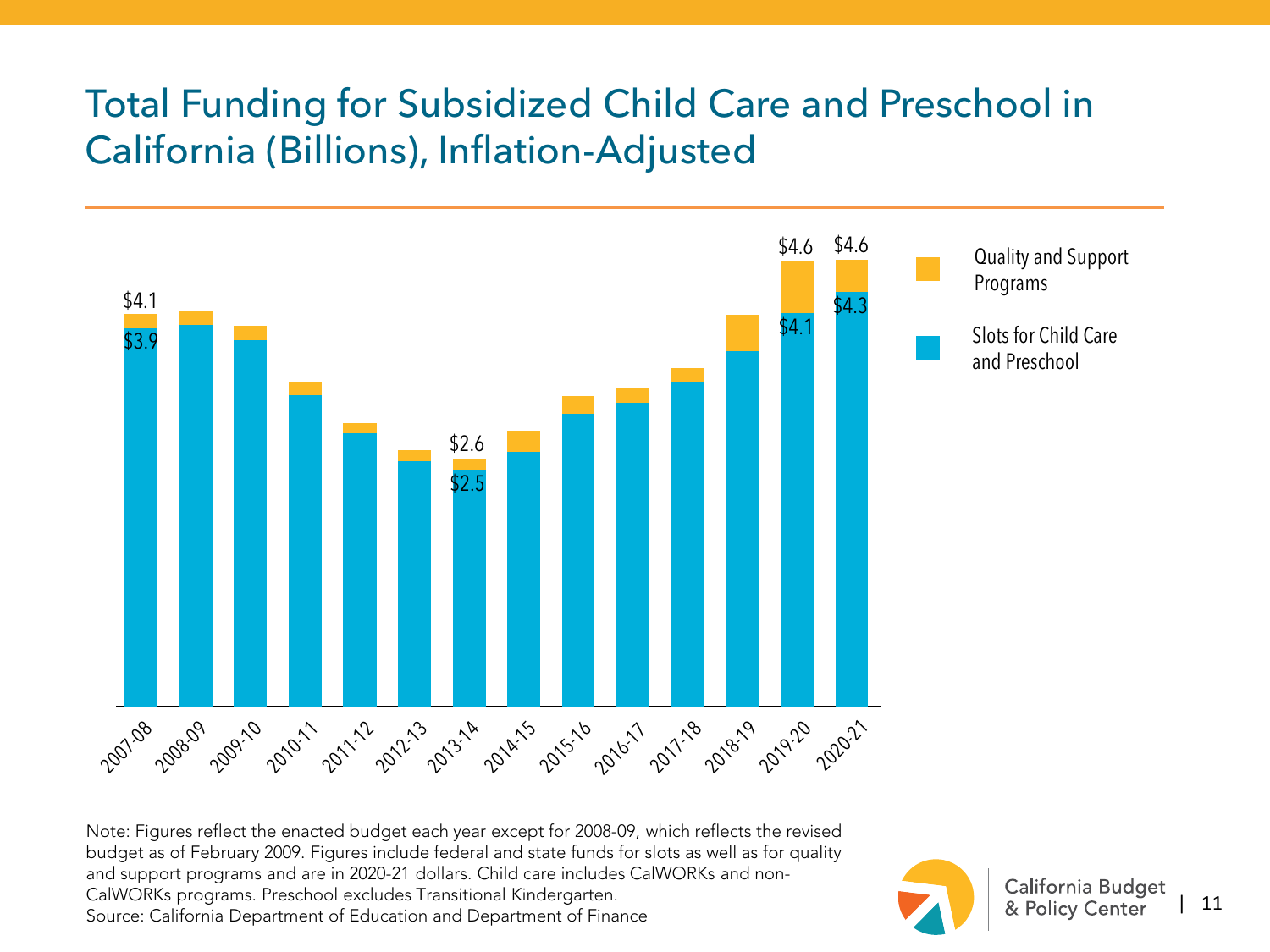**Federal and state policymakers must take action to ensure that Californians have the resources needed to weather the COVID-19 crisis safely.**

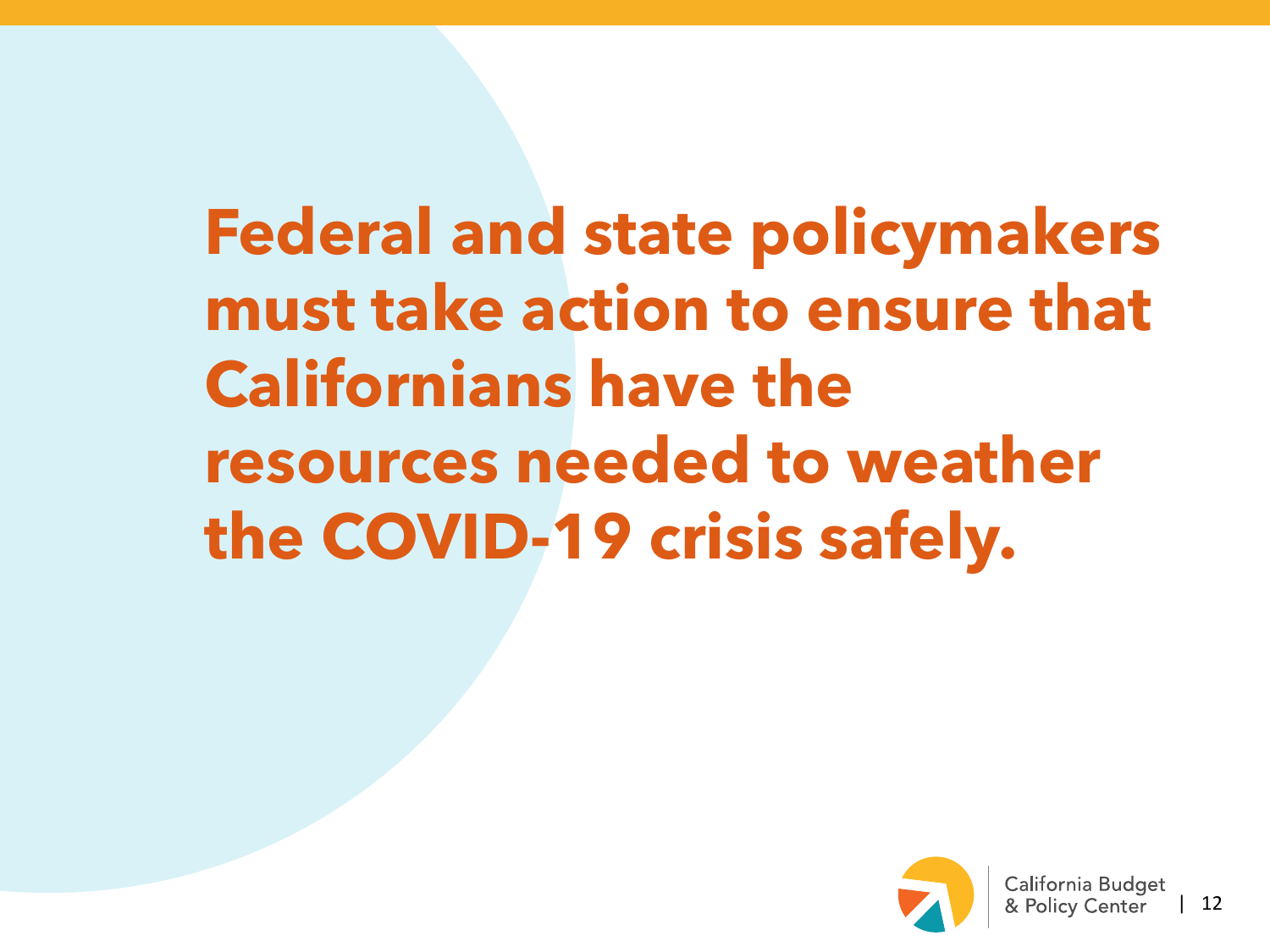#### Federal Leaders Should Provide More Relief to State and Local Governments, Workers, and Families

Federal policymakers responded to the COVID-19 pandemic in the Spring of 2020, but more must be done. Federal policymakers should:

- Provide more aid to state and local governments to avoid cuts in education, health, and other critical services.
- Reinstate the \$600-per-week additional unemployment benefit that expired in July.
- Increase food assistance benefits so Californians don't go hungry.
- Extend paid time off provisions through the end of the pandemic.
- Assist child care providers who are maintaining safe places for children to learn and grow during the pandemic.

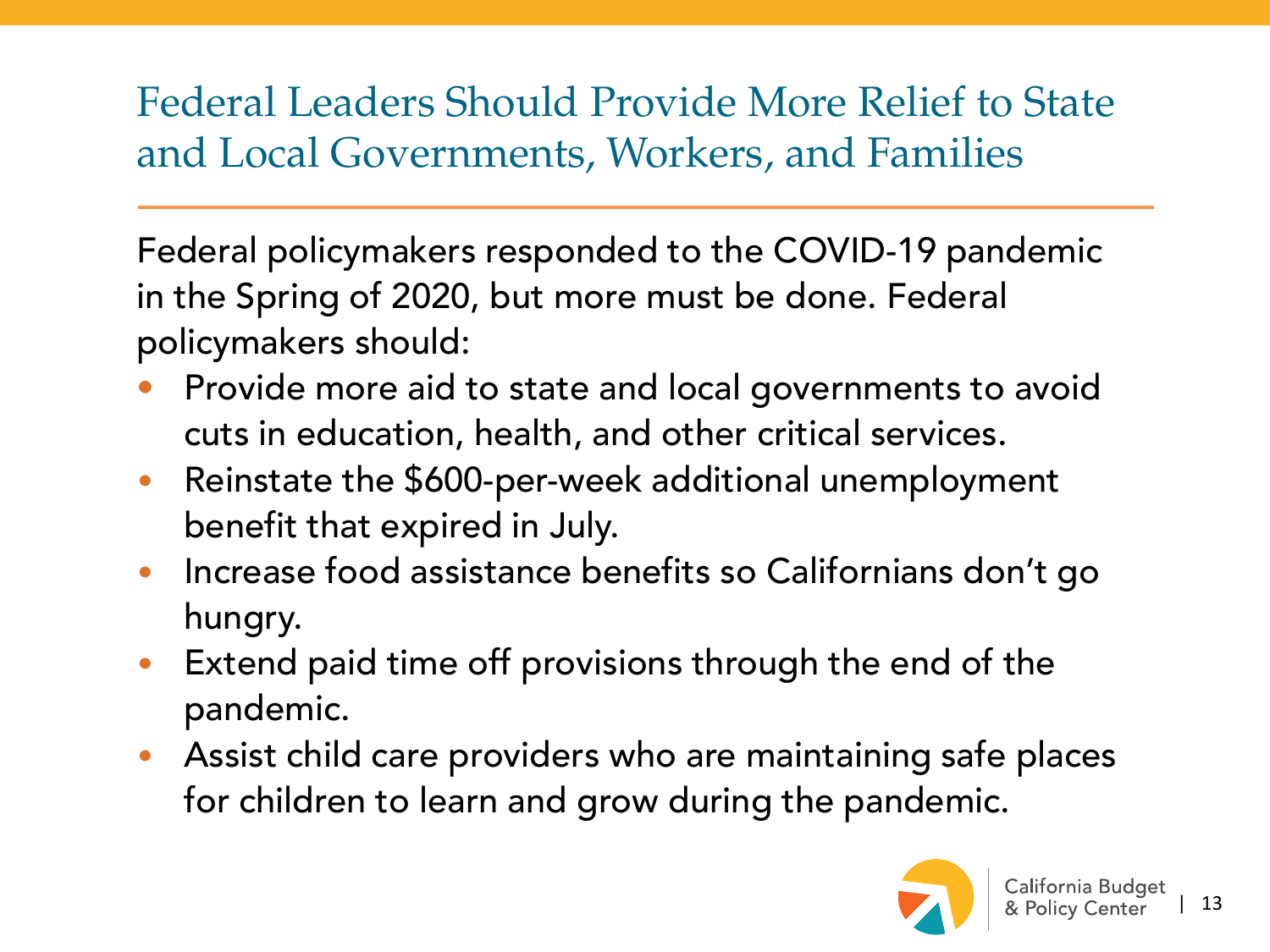#### State Policymakers Must Boost Revenue to Responsibly Address the Needs of Californians

Policymakers missed a critical opportunity to put a 2020-21 budget in place that could invest in the economic security and health of Californians, while positioning our state to more quickly emerge from the recession. In 2021-22, state leaders should:

- Avoid fiscal austerity measures that will cripple the ability to respond to the crisis and support Californians.
- Raise additional revenue by making our tax code more fair and pursue appropriate borrowing.
- Center Californians of color and households with low incomes in the economic recovery.